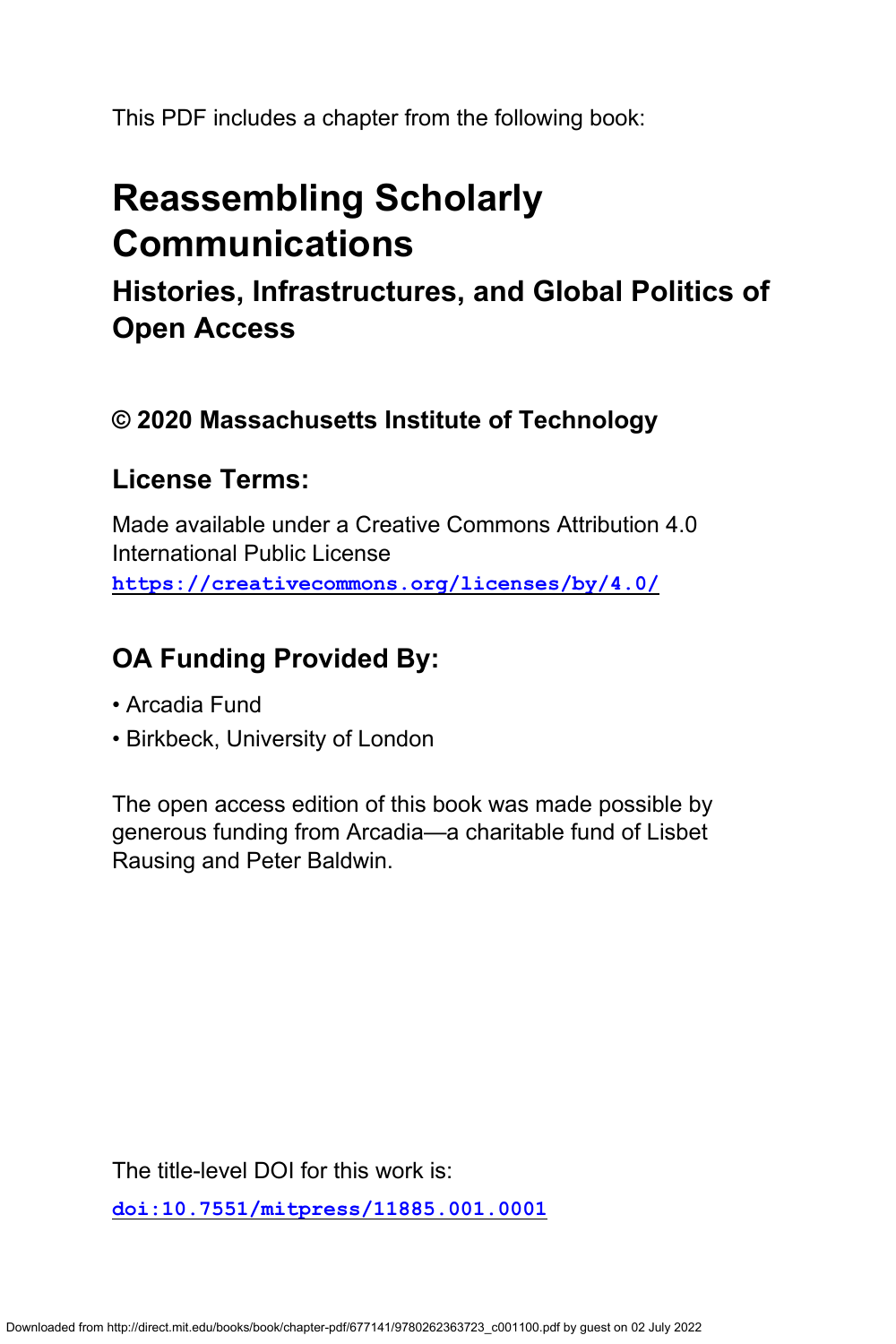### **11 Libraries and Their Publics in the United States**

#### **Maura A. Smale**

Although it has been proclaimed from the rooftops for many years, the dire situation for US libraries of all kinds on the ground, as of 2020, cannot be overstated. Indeed, it is partially the budgetary and social position of American libraries that has driven the adoption of open access to date. In this chapter, I recapitulate what may be a familiar narrative, but one that nonetheless bears repeating.

The mission of libraries, albeit not historically singular, as Stuart Lawson has shown in their chapter in this volume, is at once simple and sweeping: to provide access to information, resources, and services, and to assist community members in their use. In his foundational 1931 book *The Five Laws of Library Science*, Sirkazhi Ramamrita Ranganathan asserted that "books are for use" and "every person his or her book." Ranganathan proposed that libraries are fundamental to education, and that education must be available for all.<sup>1</sup> I am a librarian and scholar at New York City College of Technology (City Tech) of the City University of New York (CUNY), the largest urban public university in the US. CUNY was established to offer affordable access to higher education for everyone in our diverse city—from students who have just graduated from secondary school to adults who are returning to complete a degree—and our libraries are an integral component of the university.

While I write from my experience in the US and at CUNY, libraries around the world, of all types and in all locations, aim to make information in all formats available for their communities. Public libraries arguably have the broadest remit, and typically serve all residents of a community. Librarians provide invaluable guidance to public library patrons seeking information for a wide range of reasons—from leisure to civic, career, or academic research. School librarians serve students in a variety of primary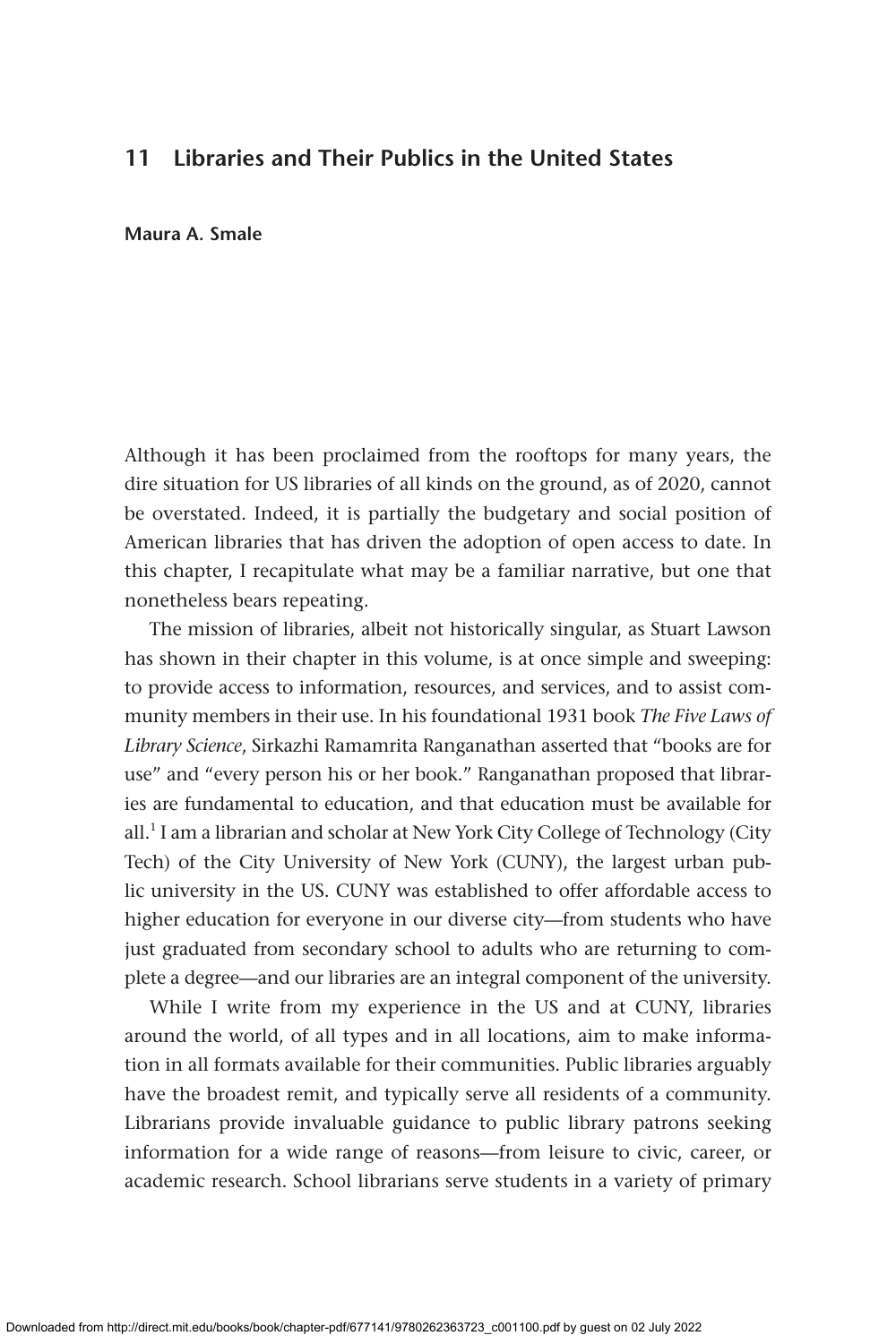and secondary educational settings, and work with teachers and administrative staff in public and private schools to provide access to information and curricular materials that students need in their course of study. Academic libraries are used by the students, faculty, and staff of colleges and universities, in coursework and in research. Information literacy encompassing critically evaluating and making use of information—is an important component of academic librarian work, as well.

#### **Library Funding Is Cut while Demands for Access Increase**

While providing access to and guidance about information across a variety of formats and a range of topics, interests, and levels is a core component of all libraries' missions, library funding is increasingly a concern. Public libraries are funded in part by tax monies, and over the past few decades their budgets have been in decline more often than not. Almost 50 percent of states in the US cut library funding between 2010 and  $2012<sub>i</sub><sup>2</sup>$  cuts that come at a time of heavy use, with a 2016 Pew Research Center survey reporting that "66% [of respondents] say the closing of their local public library would have a major impact on their community."<sup>3</sup> In the UK, more than 300 public libraries have closed in the past 10 years, with more closures possibly to come.<sup>4</sup> School libraries have sometimes been hardest hit in the US, with many publicly funded primary and secondary schools lacking a librarian or even a library.<sup>5</sup> Academic library budgets have also been flat or declining. In the US this is most concerning at public colleges and universities, many of which have suffered from a decrease in state funding beginning about 30 years ago,<sup>6</sup> though even some well-endowed private institutions have found it difficult to appropriately fund their libraries.<sup>7</sup>

The challenges of declines in library funding are multifaceted and somewhat dependent on broader societal factors that include disinvestment in services for the public good and increasing pressure toward privatization of education. However, there is no question that the economics of the scholarly communication system have had an impact on library budgets. Scholarly journal prices have increased at an unsustainable rate over the past 30 years, a trend typically referred to by librarians as the serials crisis. As has been widely reported by librarians, serials expenditures by Association of Research Libraries members increased 391 percent between 1986 and 2009, while monograph expenditures increased by only 77 percent during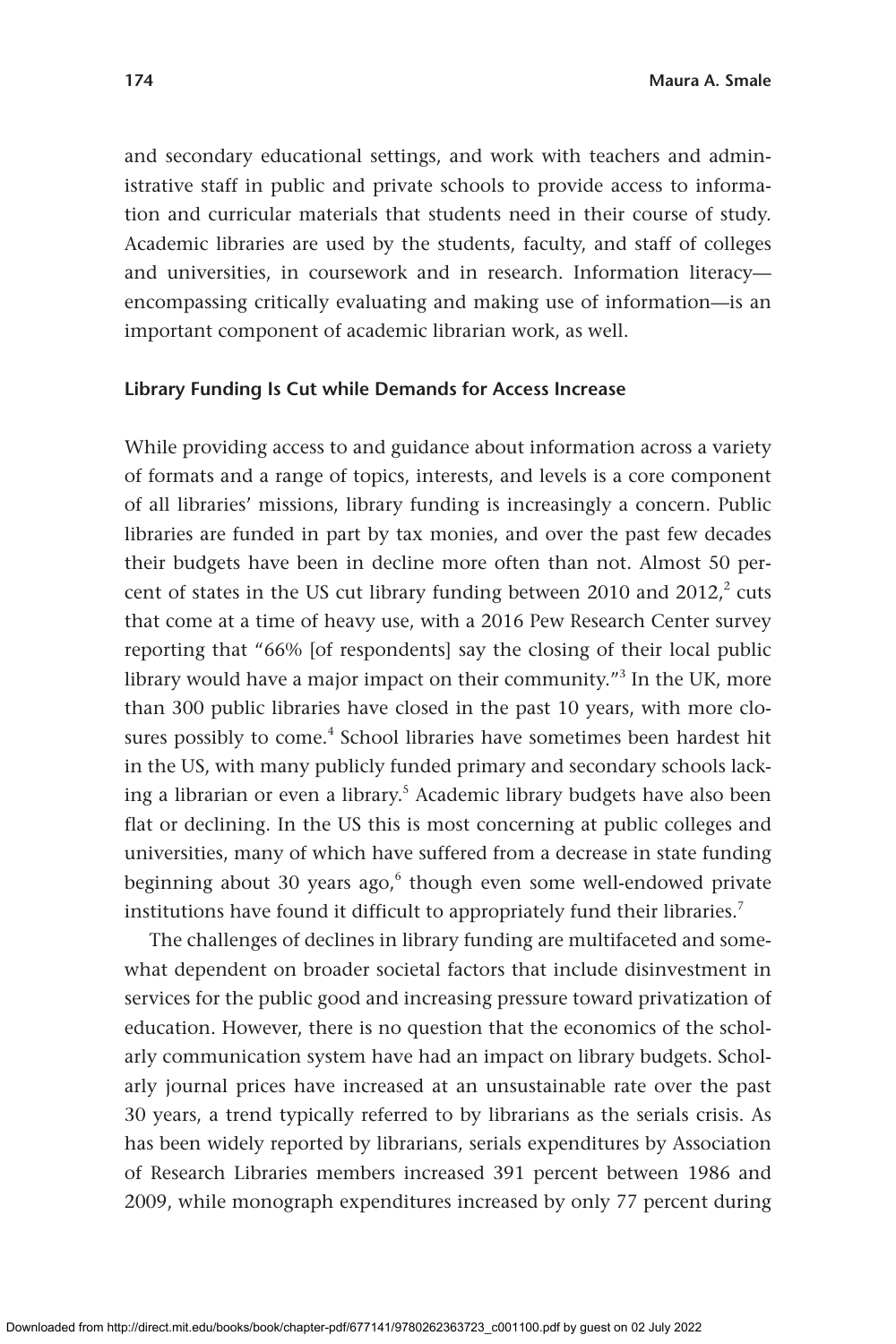that time.<sup>8</sup> Prices for textbooks and other curricular materials for primary through postgraduate study have also increased unsustainably. The Student Public Interest Group in the US reports that college textbook prices have risen by 73 percent since 2006, with individual textbooks now priced as high as \$400.<sup>9</sup> The requirements of the academic tenure and promotion process in higher education and curricular standards and practices in primary through higher education have enabled publishers to implement these drastic price increases for scholarly journals and course textbooks; increases that are generally not possible for traditional monograph publishers.

In academic libraries, especially, unchecked price increases throughout the scholarly communication system have had profound effects on the information, resources, and services that librarians can provide for their college and university communities. Many librarians have had to eliminate institutional subscriptions to scholarly journals or reduce their reliance on packages of journal titles by replacing them with individual subscriptions to the handful of journals that are most in need by their students, faculty, and staff. Some college and university libraries cannot afford to subscribe to the journals in which their faculty publish. Academic librarians have also reduced monograph purchases as more funds are devoted to maintaining journal subscriptions, which has contributed to the contraction of university presses and academic monograph publishing. This redistribution of funds is especially concerning for scholars in the humanities and social sciences, disciplines that traditionally rely more heavily on monographs than do those in the science, technology, engineering, and mathematics (STEM) fields. The tragic suicide in 2010 of Aaron Swartz, an activist who "faced federal charges of up to 35 years in prison" for illegally downloading scholarly articles from the JSTOR database at MIT, drew national attention to the serials crisis, and prices have only continued to increase since then.<sup>10</sup>

At the college where I work, we in the library strive to provide access to as much information for faculty and students to use in teaching and research as we can, though our collections budget cannot keep up with the increasing prices in scholarly publishing. Faculty do use interlibrary loan services to augment our library's collections, and employ workarounds that are in common use by researchers throughout the world: contacting article authors to request that they share a copy of their article, using social media to make similar requests of other academics, and visiting SciHub and other websites that make paywalled research freely available (sometimes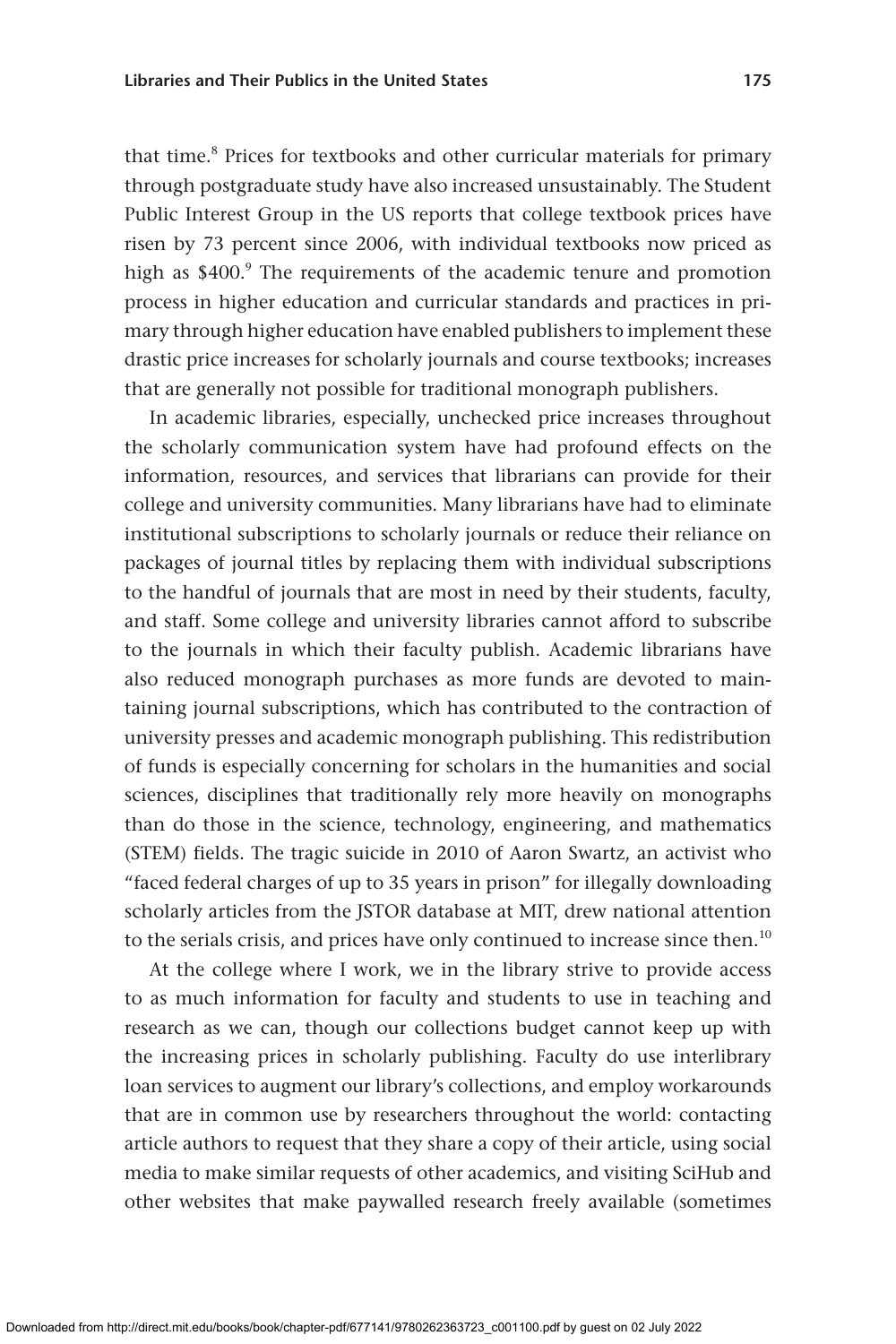in violation of copyright laws). Our library offers some textbooks on reserve loan for students, though they are only available for a short period of time, and we cannot purchase textbooks for every course or in sufficient quantity for all of our 17,000 students. Many City Tech students face challenges in affording housing, food, and tuition, and lack of access to scholarly research and curricular materials may not be their most significant difficulty. However, lack of access can impede students' success in their coursework and progress toward graduation, as it can hinder the research endeavors of our faculty.

#### **Open Access and Open Educational Resources Increase Access**

Open access and open educational resources increase the opportunities for all to use information and resources.

Some publishers have defended the barriers toward open access to scholarly research by asserting that the general public has no need for or interest in specialized research publications. This assertion is classist and misguided at best. The website *Who Needs Access? You Need Access!* collects testimonials from those who have benefited from open access to scholarly research.<sup>11</sup> Among the many examples is a study in which a researcher collaborated with a group of primary school children in England to examine honeybees, the results of which were then written up by the children and published in *Biology Letters*. 12 Caregivers for family members who have rare illnesses also use scientific research online. As one parent interviewed on the site notes, it can be challenging for doctors to keep up with the latest developments on uncommon diseases, and open access has enabled her to advocate for her child's care and to share information among her community of patient advocates.13 Beyond its use for individuals and independent researchers, immediate open access to research results speeds discoveries in medical and other scientific disciplines.14 Public access to humanities and social science research is also valuable; these disciplines enable us to understand and contextualize human history, social relations, and our place in the world, which is perhaps especially important in our current historical moment. It is clear that increased availability of scholarly research is a benefit to all in society and should not be restricted solely to those with an academic affiliation.

Much—though not all—scholarly research is publicly funded, and as such the results from and publication of that research should be available to the public. Tax monies fund research via grants from the government,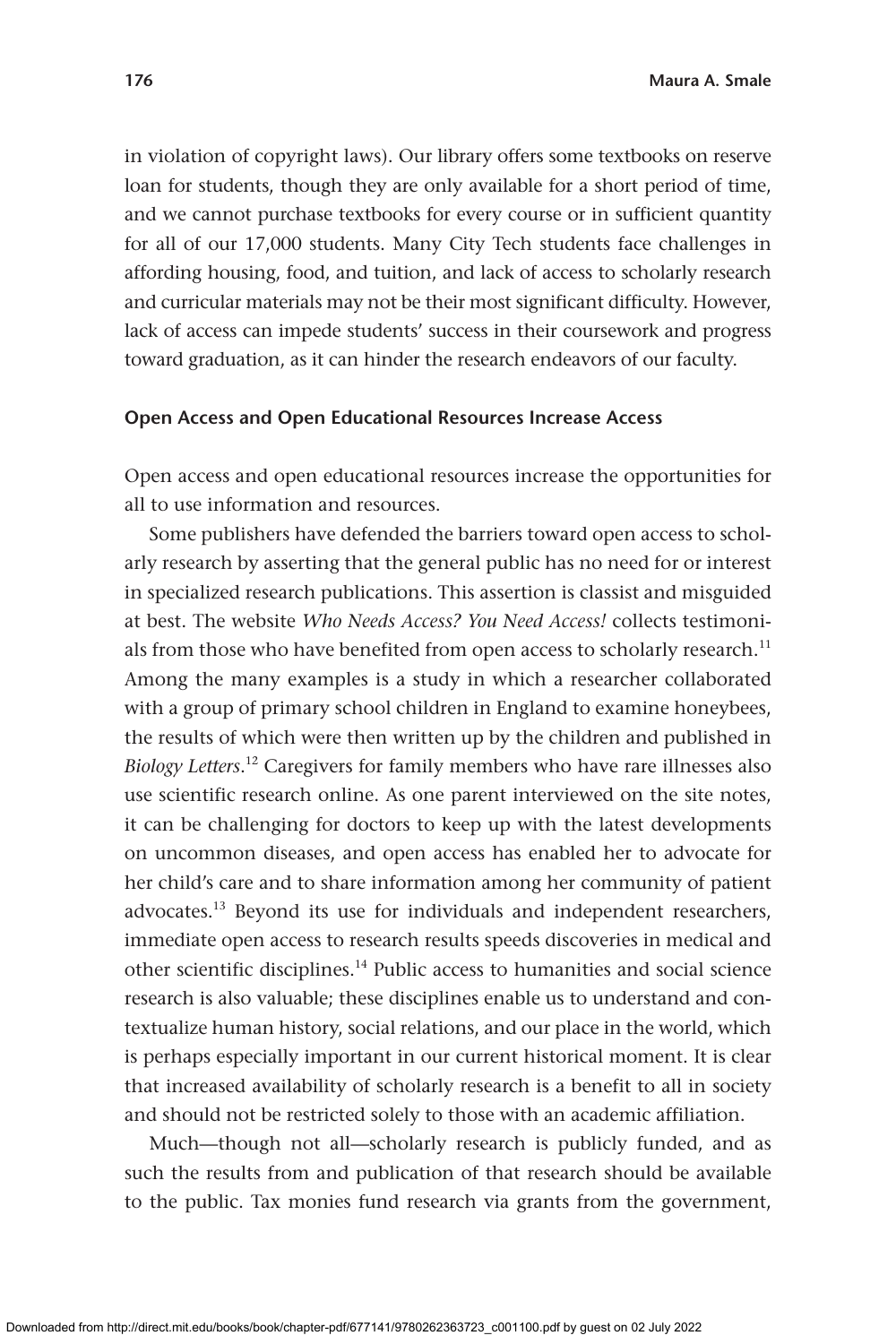which is then undertaken by faculty and staff at public universities. As Suber has noted, "tax money should be spent in the public interest, not to create intellectual property for the benefit of private publishers, who acquire it and profit from it without paying the authors or compensating the public treasury."<sup>15</sup> Open access can also help ameliorate funding inequities between public and private institutions by enabling access to information regardless of an institution's endowment or operating budget. For scholars and faculty at public institutions, who are typically required to research and publish as part of the tenure and promotion process, open access facilitates the academic research process regardless of the size and funding level of their academic libraries.

Open access can also be an alternative to expensive textbooks, as the open educational resources initiatives at institutions worldwide have shown. As in scholarly journal publishing, many textbook authors are faculty at institutions of higher education and, while they may have received royalties for writing textbooks, can be encouraged to convert their textbooks to open educational resources with compensation in time or funds from their institutions. Open educational resources initiatives are especially relevant for low-income college and university students and their families, as the cost of textbooks can be very high in addition to the cost of tuition. Primary and secondary schools in the US often provide textbooks to their students at no cost, and their expense means that textbooks may not be updated or replaced in a timely manner. Open access and open educational resources can help provide current, relevant scholarly materials to libraries and schools. As noted above, this is of special concern because the poorest students are often served by underfunded institutions; for example, at the public university where I work, 42.2 percent of students have an annual household income of less than \$20,000.<sup>16</sup>

While open access and the scholarly communication system are most often discussed with reference to academic libraries, open access is highly relevant to public libraries as well. Public libraries also typically provide a wide range of information outside of academic research, and most have little to no budget available for scholarly materials. This is especially problematic given the broad mission of public libraries to serve entire communities. Community residents who may have had access to scholarly research while enrolled in college or university will typically lose it once they have left school. Increasing the opportunities for patrons at public libraries to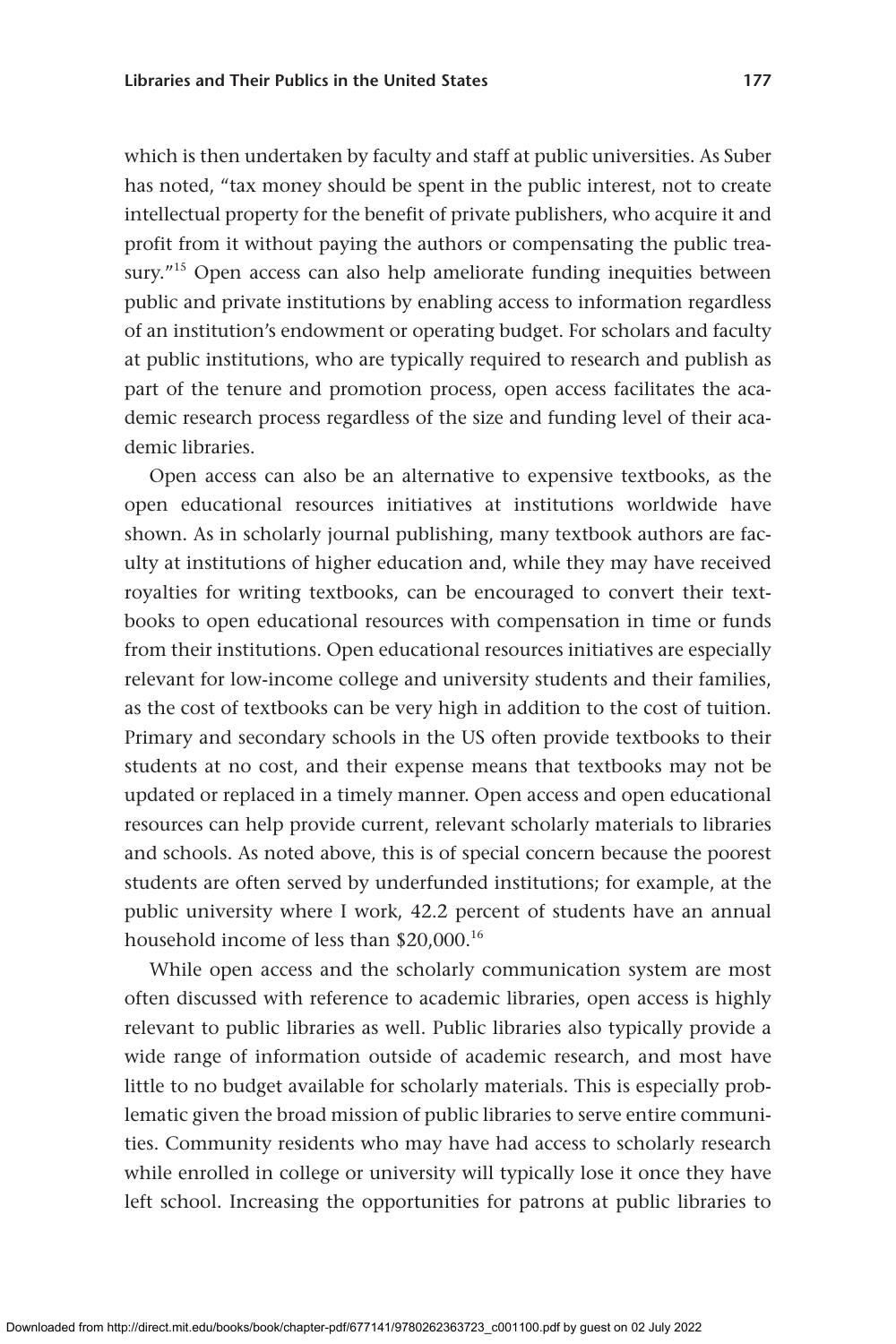**178 Maura A. Smale**

use research information would help fill the gap for independent researchers without an affiliation to a higher education or research institution.

### **Open Access and Open Educational Resources Benefit Libraries and Their Publics**

Open access to scholarly research and curricular materials is a sure benefit to libraries and their publics. Wide adoption of open-access publishing will allow our communities to read and use the results of scholarly research both within and outside of the bounds of an institutional affiliation, helping to dismantle information privilege and increasing equity so that libraries of all kinds can better serve their communities. As the International Federation of Library Associations and Institutions (IFLA) has asserted: "comprehensive open access to scholarly literature and research documentation is vital to the understanding of our world and to the identification of solutions to global challenges and particularly the reduction of information inequality."17

The affordances of digital publishing—which enable open access and open educational resources—can also increase accessibility for patrons with disabilities that may make reading a printed volume challenging. However, access to information online does not necessarily equate to universal access. Home broadband internet access varies in the US, with persistent gaps especially in some urban and rural areas, as does access to the internet via smartphone or other wifi-enabled devices; worldwide, there are many locations in which internet access is difficult or lacking.<sup>18</sup> Libraries are helping to bridge these gaps, and for many communities, access to the internet is an invaluable service provided by their libraries.

Librarians and libraries will continue to remain vital to their communities with the transition to open access publishing, as Ranganathan's fifth and final law—"the library is a growing organism"—suggests. Librarians have been important advocates for open access from the beginning, have been instrumental in its current successes, and will continue to be valuable partners in advocacy in the future.<sup>19</sup> Open access helps libraries fulfill their mission to their publics.

#### **Notes**

1. S. R. Ranganathan, *The Five Laws of Library Science* (London: The Madras Library Association, 1931), <https://catalog.hathitrust.org/Record/001661182>.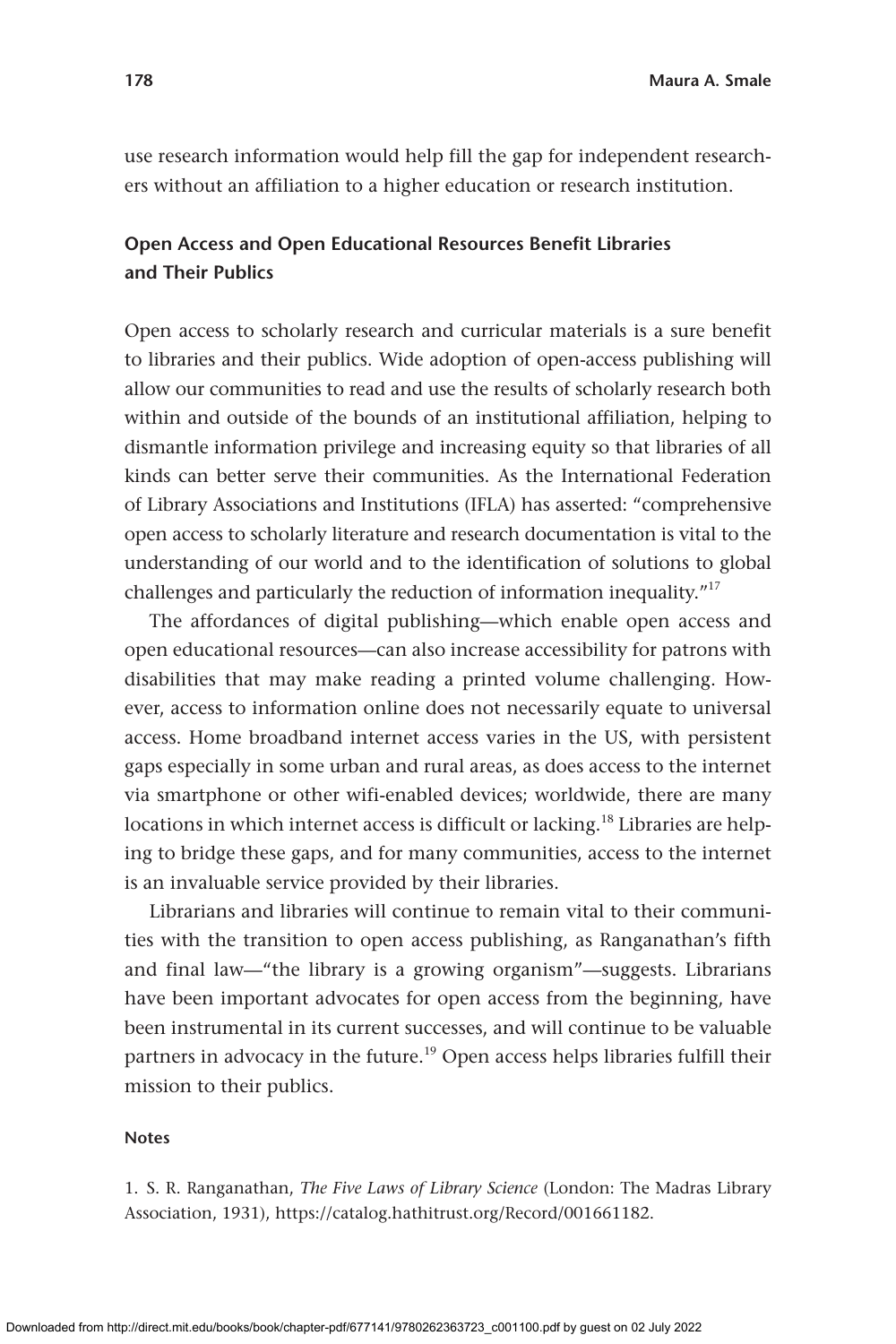2. John Carlo Bertot et al., "Public Libraries and the Internet 2012: Key Findings, Recent Trends, and Future Challenges," *Public Library Quarterly* 31, no. 4 (2012): 303–325, [https://doi.org/10.1080/01616846.2012.732479.](https://doi.org/10.1080/01616846.2012.732479)

3. John B. Horrigan, "Libraries 2016," *Pew Research Center* (blog), September 9, 2016, [https://www.pewinternet.org/2016/09/09/libraries-2016/.](https://www.pewinternet.org/2016/09/09/libraries-2016/)

4. Danuta Kean, "Library Closures 'Will Double Unless Immediate Action Is Taken,'" *The Guardian*, December 12, 2016, sec. Books, [https://www.theguardian.com/books](https://www.theguardian.com/books/2016/dec/12/library-closures-will-double-unless-immediate-action-is-taken) [/2016/dec/12/library-closures-will-double-unless-immediate-action-is-taken.](https://www.theguardian.com/books/2016/dec/12/library-closures-will-double-unless-immediate-action-is-taken)

5. Fernanda Santos, "Schools Eliminating Librarians as Budgets Shrink," *The New York Times*, June 24, 2011, sec. N.Y. / Region, [https://www.nytimes.com/2011/06/25](https://www.nytimes.com/2011/06/25/nyregion/schools-eliminating-librarians-as-budgets-shrink.html) [/nyregion/schools-eliminating-librarians-as-budgets-shrink.html](https://www.nytimes.com/2011/06/25/nyregion/schools-eliminating-librarians-as-budgets-shrink.html).

6. Karin Fischer and Jack Stripling, "An Era of Neglect," *The Chronicle of Higher Education*, March 2, 2014, <https://www.chronicle.com/article/An-Era-of-Neglect/145045>.

7. Ian Sample, "Harvard University Says It Can't Afford Journal Publishers' Prices," *The Guardian*, April 24, 2012, [http://www.theguardian.com/science/2012/apr/24/har](http://www.theguardian.com/science/2012/apr/24/harvard-university-journal-publishers-prices) [vard-university-journal-publishers-prices](http://www.theguardian.com/science/2012/apr/24/harvard-university-journal-publishers-prices).

8. Martha Kyrillidou and Shaneka Morris, "Monograph and Serial Expenditures in ARL Libraries, 1986–2009," in *ARL Statistics 2008–2009* (Washington, DC: Association of College and Research Libraries, 2011), [https://publications.arl.org/ARL](https://publications.arl.org/ARL-Statistics-2008-2009/11?ajax) [-Statistics-2008-2009/11?ajax.](https://publications.arl.org/ARL-Statistics-2008-2009/11?ajax)

9. Ethan Senack, "Student Group Releases New Report on Textbook Prices," US PIRG, February 3, 2016, [https://uspirg.org/news/usp/student-group-releases-new-report-text](https://uspirg.org/news/usp/student-group-releases-new-report-textbook-prices) [book-prices](https://uspirg.org/news/usp/student-group-releases-new-report-textbook-prices).

10. Benjamin Hockenberry, "The Guerilla Open Access Manifesto: Aaron Swartz, Open Access and the Sharing Imperative," *Lavery Library Faculty/Staff Publications*, November 21, 2013, 1.

11. "Who Needs Access? You Need Access!," accessed April 21, 2016, [https://whoneed](https://whoneedsaccess.org/) [saccess.org/](https://whoneedsaccess.org/).

12. P. S. Blackawton et al., "Blackawton Bees," *Biology Letters* 7, no. 2 (2011): 168–172, [https://doi.org/10.1098/rsbl.2010.1056.](https://doi.org/10.1098/rsbl.2010.1056)

13. Mike Taylor, "Christy Collins, Mother and M-CM Patient Advocate," *Who Needs Access? You Need Access!* (blog), April 26, 2012, [https://whoneedsaccess.org/2012/04](https://whoneedsaccess.org/2012/04/26/christy-collins-mother-and-m-cm-patient-advocate/) [/26/christy-collins-mother-and-m-cm-patient-advocate/.](https://whoneedsaccess.org/2012/04/26/christy-collins-mother-and-m-cm-patient-advocate/)

14. Peter Suber, "The Taxpayer Argument for Open Access," *SPARC Open Access Newsletter*, no. 65 (September 4, 2003),<http://dash.harvard.edu/handle/1/4725013>.

15. Suber, "The Taxpayer Argument for Open Access."